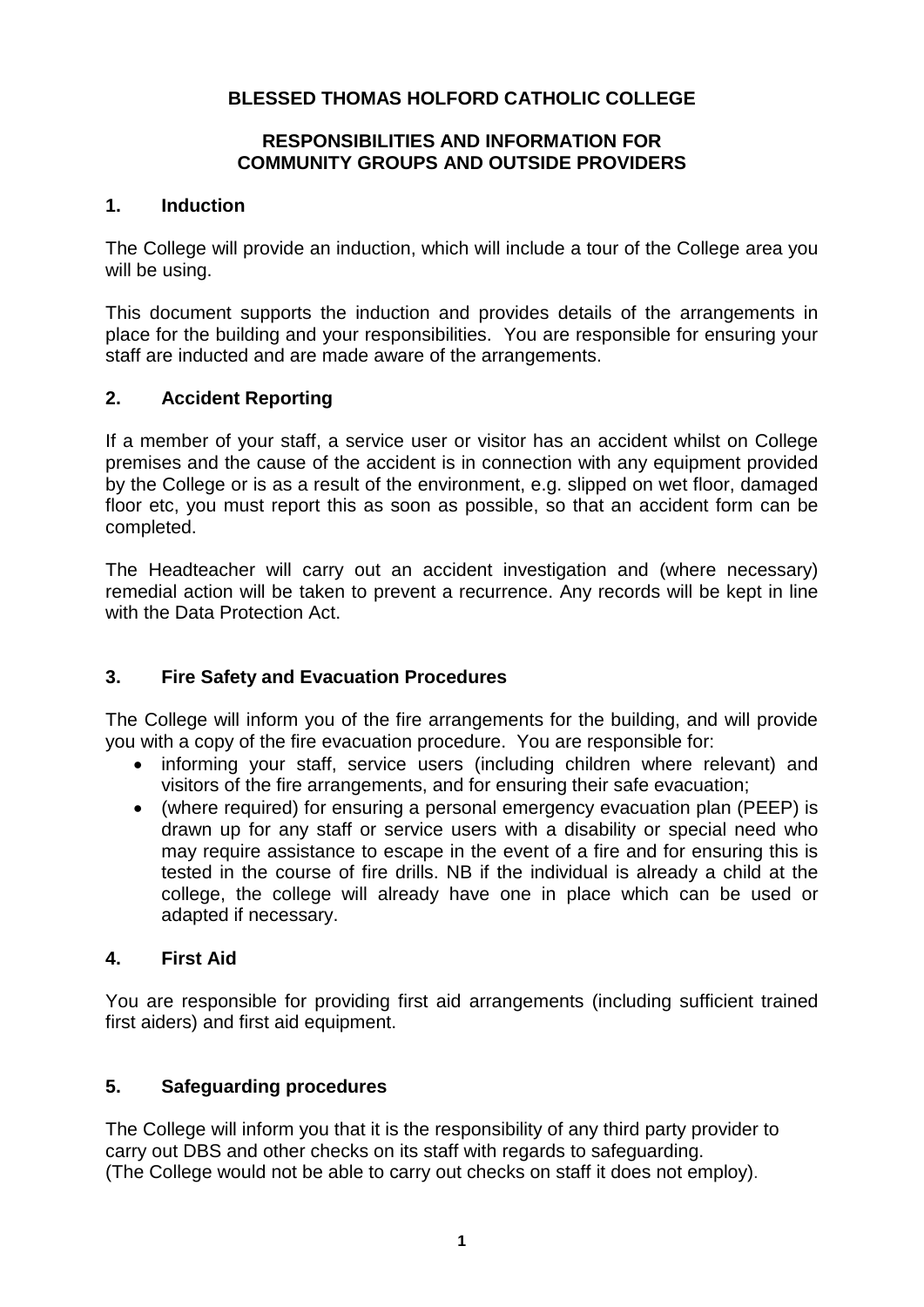- When a third party hires the college premises outside college hours, the responsibility for ensuring that safeguarding measures are in place rests with the third party provider rather than the college.
- It would be the third party's responsibility to carry out checks.
- If the college believes there would be the possibility of unaccompanied staff coming into contact with pupils at the college, the college would be justified in checking with the third party that it had carried out the relevant checks on staff (DBS/Enhanced Disclosure check).
- The third parties, have to agree with the safeguarding standards and colleges can ask to see DBS check certificates for relevant staff, or simply ask the third party for written confirmation that checks have been carried out.

## **6. Welfare Arrangements and General Housekeeping**

The College will provide you with details of the location of toilets, drinking facilities etc. You are responsible for ensuring:

- you inform your staff, service users and visitors of the welfare arrangements and of the College's No Smoking Policy;
- kitchen and food areas are cleaned after use;
- any spillages are cleaned up immediately;
- rooms are left clean and tidy, and any furniture stored in its original location at the end of each session;
- all doors and exits remain clear;
- all lights are turned off, doors and windows are closed and locked.

### **7. Fault Reporting**

You must report any faults or defects relating to the premises or college's equipment, e.g. faulty doors, windows, toilets etc to the Site Manager.

### **8. Risk Assessments**

You are responsible for ensuring risk assessments are carried out of your activities, and for providing the College with any relevant information, that may affect the activities carried out on College premises or for other users of the building. The College will support you by providing any information required.

### **9. Equipment**

If it is agreed you can use any of the College equipment then you must ensure that your staff receive any relevant instruction in its safe use.

Any devices that are in place to ensure the safety of persons, e.g. guards, should not be tampered with or removed.